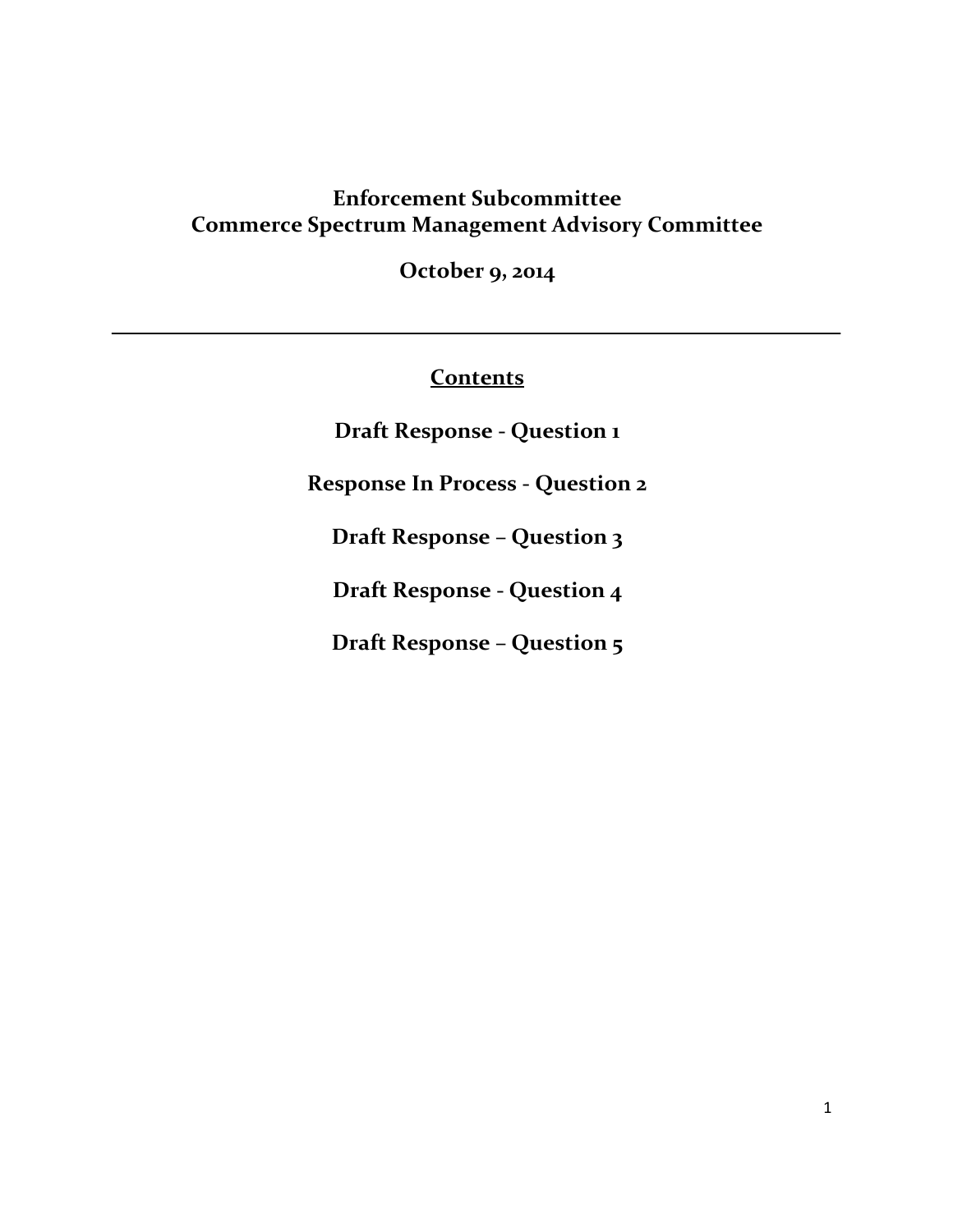**Question 1** In a shared spectrum environment involving both federal and non-federal users, what types of sharing criteria would need to be specified in the FCC's ex ante regulations, and what can be subject to post-rulemaking/post auction negotiated coordination agreements or other sharing arrangements?

**Assumption** The FCC and NTIA shall identify and report within the *ex ante* rules, the majority of the operational and technical rules governing the sharing of Federal Government spectrum, including interference mitigation and enforcement processes, to provide abundant clarity for incumbent Federal Government users and prospective commerical operators in advance of the commencement of any competitive bidding action.

- System Reconfiguration/Expansion Rights The *ex ante* regulations should define incumbent Federal Government system relocation/expansion and technology enhancement rights, and the process by which these rights will be communicated to spectrum partners and industry acquiring access to such spectrum. It is assumed that once a Federal Government band has been identified for sharing, that new Federal Government system sites would be prohibited (from what?) or, subject to post-rulemaking/post auction negotiated coordination agreements.
- Define Exclusion and Coordination Zones The *ex ante* regulations should define the parameters by which exclusion and coordination zones are determined. It is assumed that within the former, no non-Federal Government devices are permitted to transmit, and within the latter, non-Federal Government transmitters and devices may transit on a secondary, non-interference basis. The boundaries of these zones and the occupancy rights may change subject to post-rulemaking/post auction negotiated coordination agreements.
- Spectrum Access/Occupancy Rights The *ex ante* regulations should identify the types of users (classes) that may be authorized to operate in the shared bands and, further, specifically prioritize as necessary, spectrum access rights. Federal Government or commercial operator incumbent operations would be afforded primary spectrum use rights (priority access) within either exclusion or coordination zones, and non-Federal Government devices would be afforded secondary, non-interference use within coordination zones. Occupancy rights may change subject to post-rulemaking/post auction negotiated coordination agreements. During times of local/national emergency or time of public necessity, the Federal user would be permitted to obtain access for the duration of the emergency.
- Maximizing the Effectiveness of Coordination Zones The *ex ante* regulations should note the requirement that affected Federal Government and commercial licensee representatives with decision making authority will mutually determine what shall define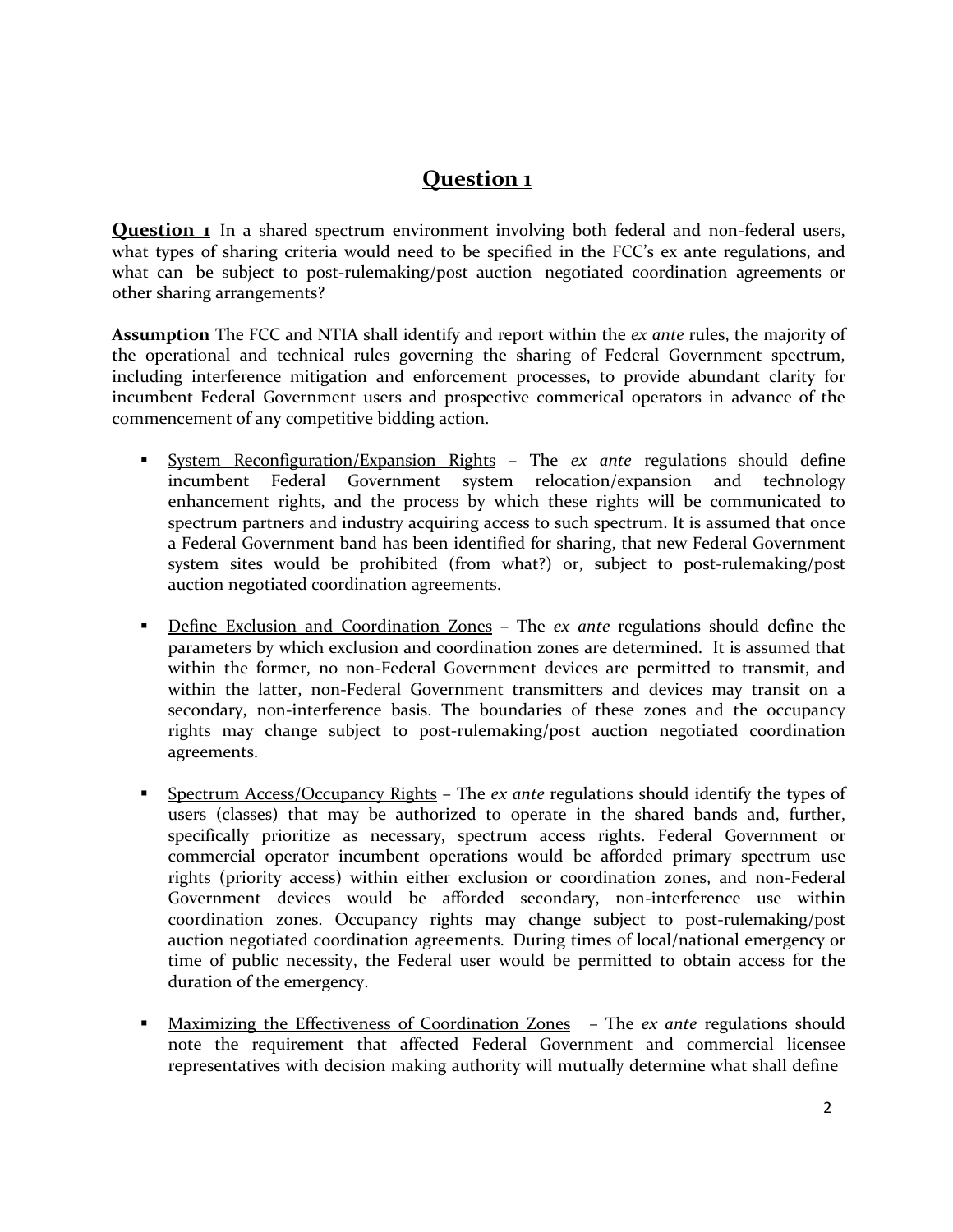an unacceptable level of interference to Federal Government incumbent systems notwithstanding the source of the RF signal(s) within coordination zones, how such measurements will be determined, and the party(s) responsible for funding, building and maintaining the RF measurement capability. Coordination zone RF environments, method of assessments, the definition of maximum tolerable noise floors, RF measurement tools and funding responsibilities could be subject to post-rulemaking/post auction negotiated coordination agreements.

- Spectrum Access Systems The *ex ante* regulations should note that independent Spectrum Access System providers will be selected, based on capability, to recognize and monitor the location of all non-Federal Government wireless devices in shared bands, and shall disable such devices within any exclusion zones. The number and location of wireless devices shall be made available by the SAS provider to those parties responsible for maintaining acceptable RF noise floors within coordination zones. The responsibilities of SASs may be amended subject to post-rulemaking/post auction negotiated coordination agreements.
- Equipment Standards The *ex ante* regulations should require that equipment typeaccepted for use within shared bands shall have the capability to disable the device in the event it is purposely modified to circumvent geographic use and other technical requirements that are adopted to promote maximum spectrum efficiency.
- **Other Matters Additional requirements that would promote the sharing of Federal** Government or commercial spectrum in *ex ante* and/or post-rulemaking/post auction negotiated agreements may include the following:
	- *License terms* for commercial entities, renewal rights; and, operational expectations of Federal Government systems (*ex ante*);
	- Justification for and initiation of *enforcement activities* in conjunction with NTIA, FCC, affected Federal Agencies or commercial operators (*ex ante* awareness of participation requirement and post-rulemaking/post auction negotiated coordination agreement); and
	- Formation of *Incumbent Technical Advisory Committees* composed of affected Federal Government, non-Federal Government, and incumbent industry representatives who may have the responsibility to monitor interference mitigation processes, enforce or modify interference mitigation processes within exclusion and coordination zones, and request enforcement actions as the committee or members of the committee deem appropriate (*ex ante* awareness of requirement and post-rulemaking/post auction negotiated coordination agreement).

Crosby and Allison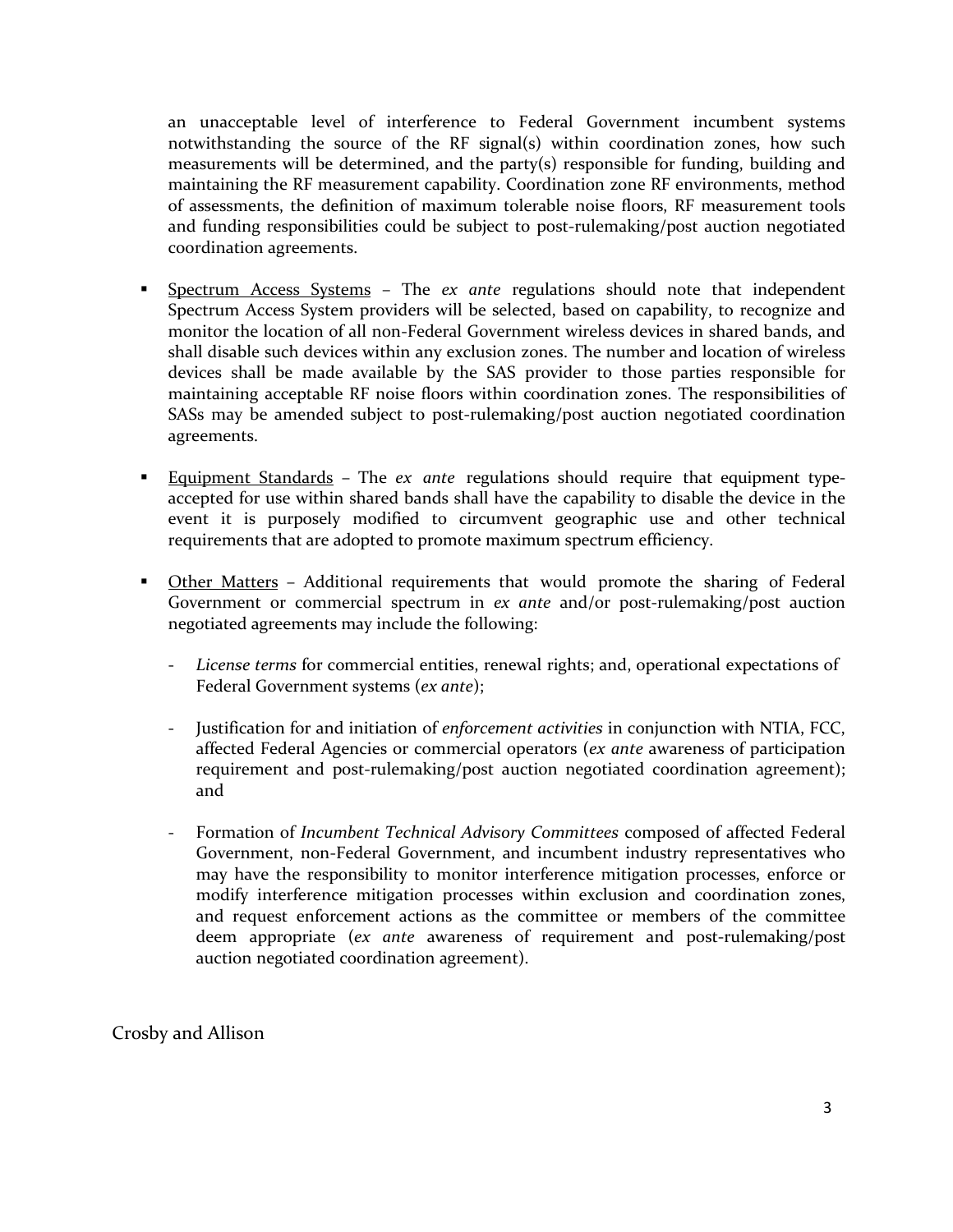How would negotiated coordination agreements or other sharing arrangements be enforced and by whom?

Response is in the process of being drafted by David Donovan and Jennifer Warren.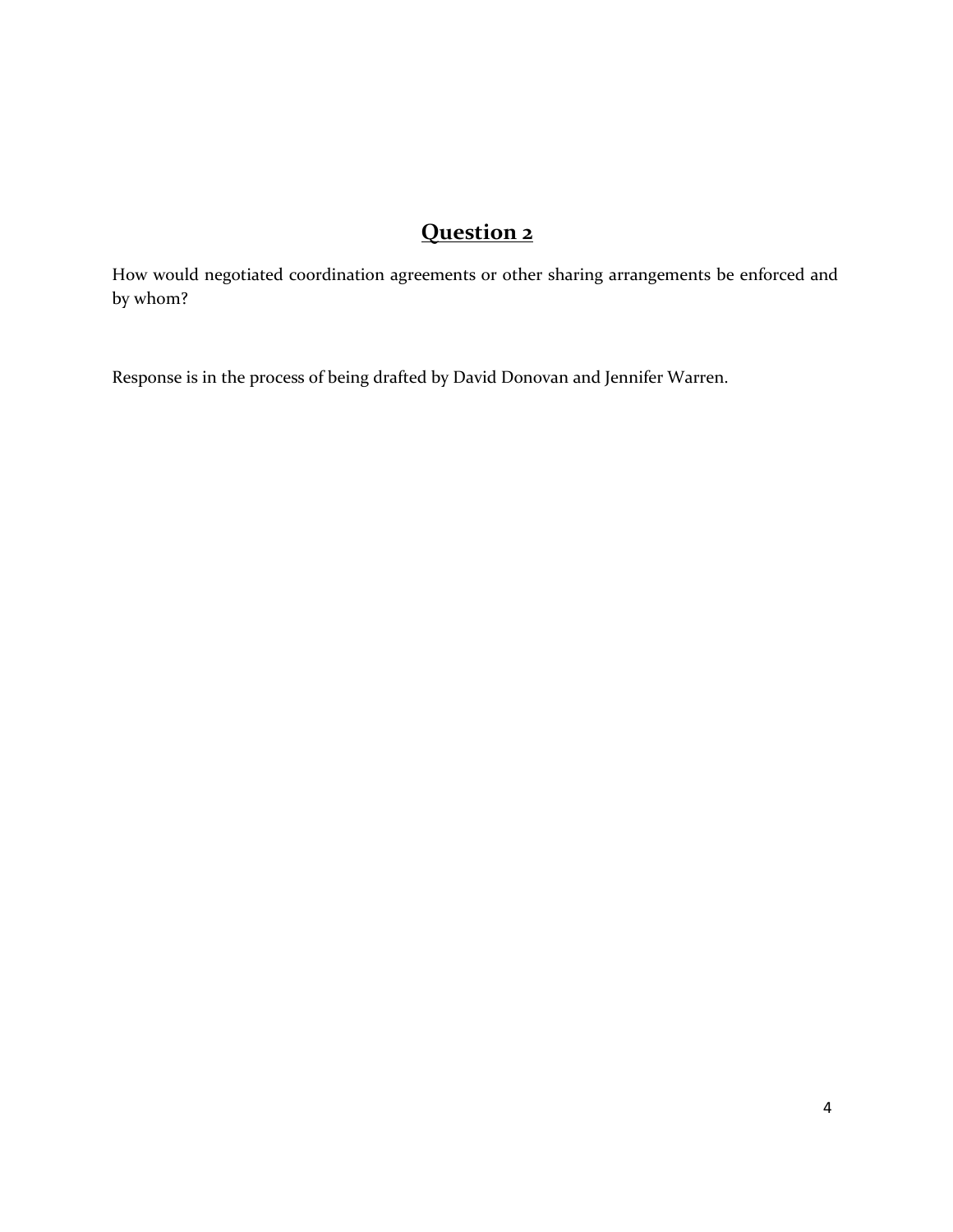In a shared spectrum environment where many consumers have widespread access, what additional tools do the FCC and NTIA need to ensure compliance with sharing criteria or arrangements?

- The additional tools would be needed only within currently identified and/or prospective coordination/exclusion zones with respect to the government operations.
- Receiver measurement capabilities There should be equipment, both hardware and software, capable of measuring the received signal from other users. The installed measurement equipment at the receiver site ideally should be able to determine aggregated interference levels as a primary monitoring source. There should also be further capabilities that isolate to the extent possible the interference source.
- Interference criteria for receivers Depending on the type and nature of the receiver operation, the aggregated interference threshold must be determined.
- Interference resolution agreement There should be mutually agreed upon steps and actions upon detection of interference. This requires joint/collaborative carrier, NTIA and FCC Enforcement response plans.
- Centralized portal to manage interference reporting, notification and resolution Interference report and details are sent back to a central system that will execute the interference resolution agreement.
- Meaningful device type-acceptance processes which ensure devices are capable of following the sharing protocols. For instance devices should be able to switch to other resources per the sharing protocol or may have to shut down.
- Technical response teams Reasonable staff and hours to support field initiatives
- Finally, sophisticated tools that could fine tune coordination/exclusion zones, as opposed to the conventional use of radii based on theoretical assumptions.

Sorond and Crosby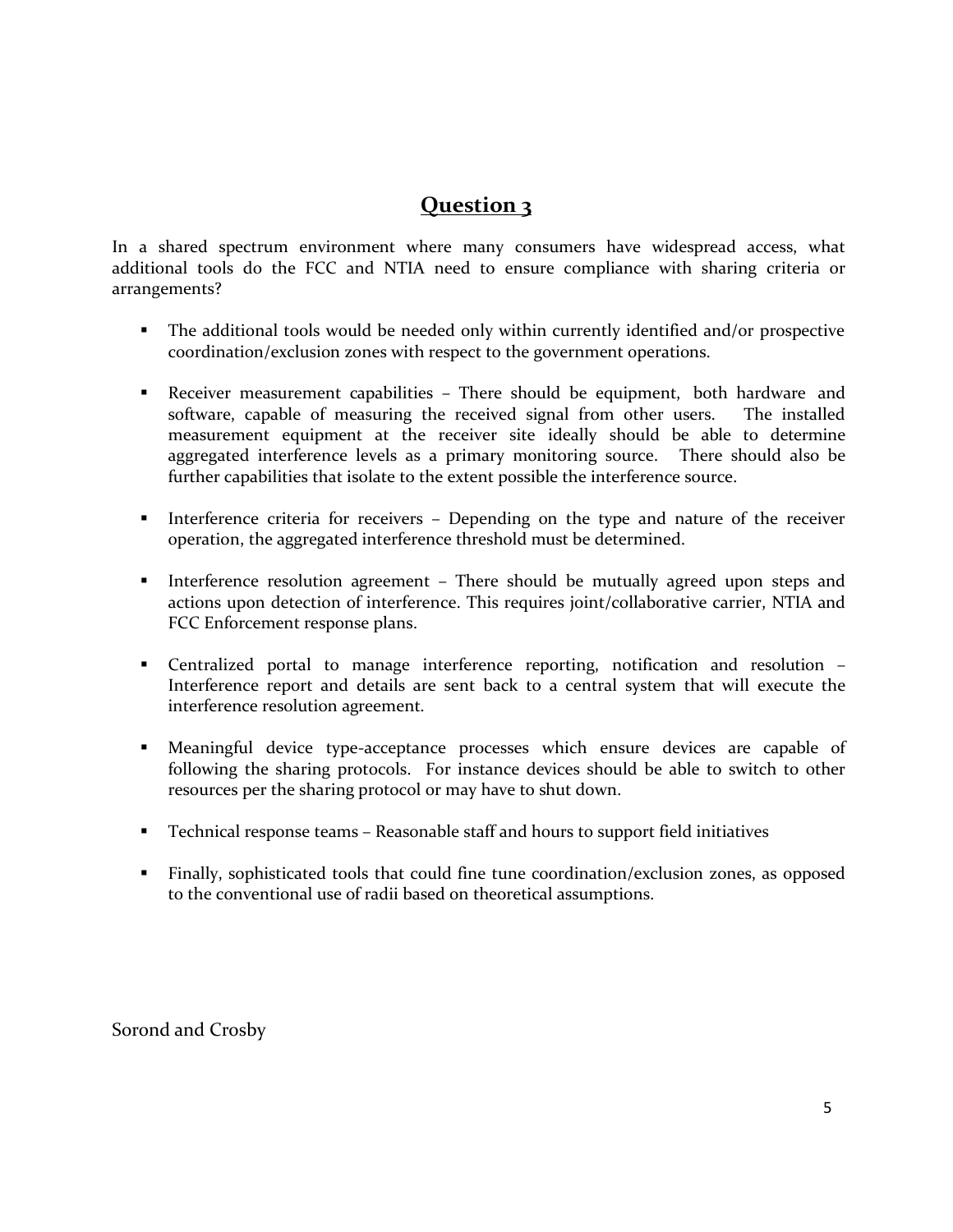How can service providers, federal users and regulators quickly identify and stop harmful interference as quickly as possible?

The spectrum environment has become increasingly more difficult to regulate and manage – both by the Federal government and the commercial industry. Where the early years of radio operations were fairly staid and consistent (a single large broadcast antenna operating at high powers to cover a large geographic area, fixed microwave stations communicating directionally between two points, private and public safety wireless mobile systems that consisted of very few base stations and limited numbers of controlled mobile devices), the current wireless environment has exploded due to the incredible demand by consumers, public safety first responders and businesses to have communications available at any time and any location. This increase in demand has made the enforcement responsibilities much more difficult to manage for all users of the electromagnetic spectrum.

Fundamentally, a number of points must be made prior to attempting to respond to the NTIA question on how to alleviate harmful interference as quickly as possible:

- Spectrum rights are not solely "exclusive" in nature, meaning that in many instances there are primary spectrum rights holders, secondary rights holders and unlicensed rights holders (permitted to access spectrum on a non-interference basis);
- Spectrum users are deploying a myriad of different modulation techniques and uses throughout the spectrum, making measurements of spectrum occupation difficult and managing interference between disparate uses more complex and difficult;
- Spectrum rights are likely to be provided on an ever more dynamic basis a licensee may only have rights to spectrum in a certain geographic area for a limited period of time;
- Wireless infrastructure architectures are becoming more heterogeneous over time;
- Power for wireless systems is becoming more and more "noise-like" making the underlying communications more difficult to detect and protect.

In light of these factors, it becomes apparent that expecting the Federal government to attempt to mitigate the interference environment without the support and aid of the industry would be illadvised. The dynamic nature of spectrum rights, usage by licensed and unlicensed devices, explosive growth in the number of infrastructure sites all render efforts by the Federal government to manage and monitor commercial industry use of the spectrum to be unmanageable. Moreover, given the resource constraints faced by the FCC and NTIA, it is apparent that neither regulatory body would have the ability to effectively manage the spectrum without support from the regulated industry users, service providers and manufacturers. The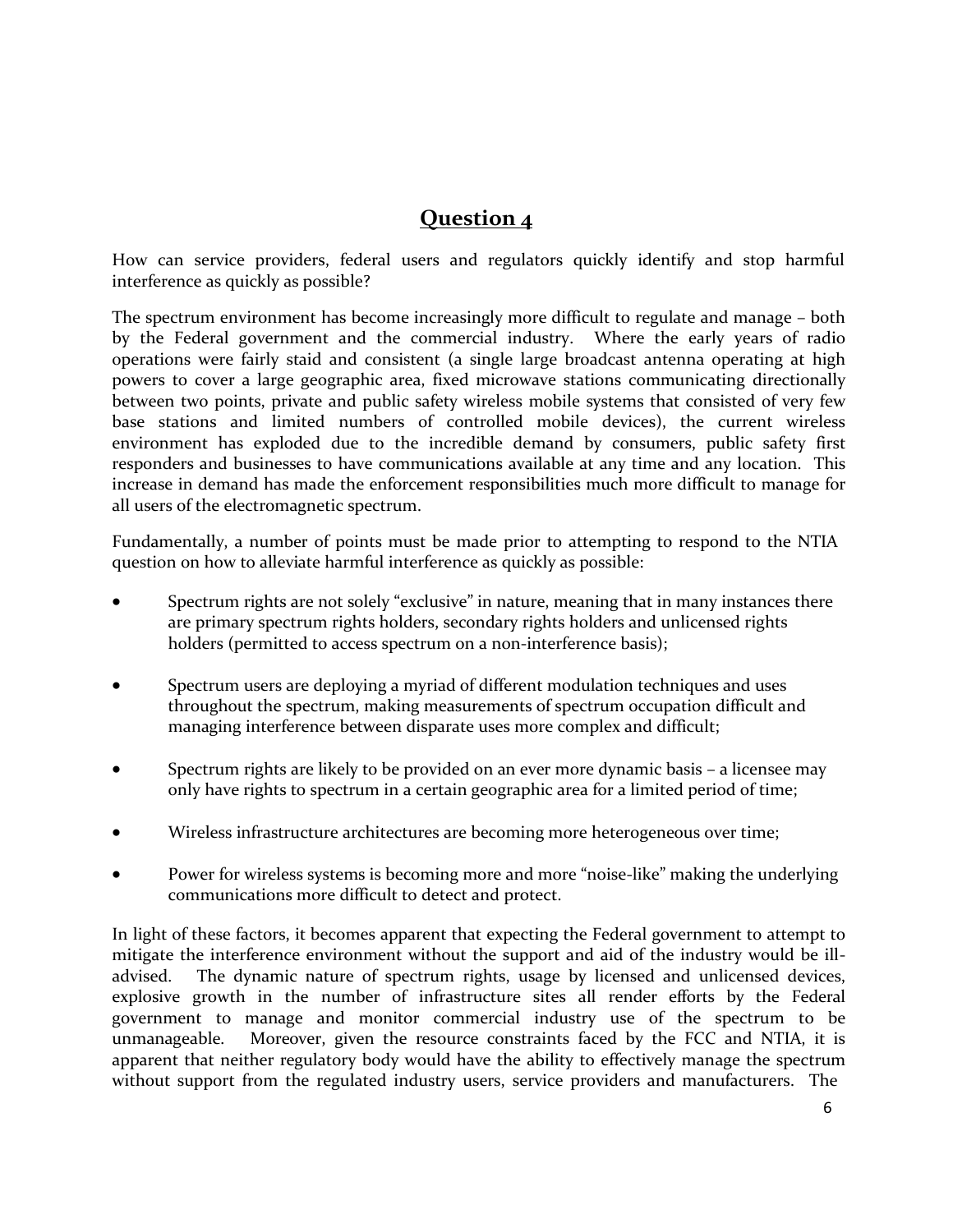need for automating as much of the enforcement of managing harmful interference should not be underestimated either. Given the dynamic nature of the radio environment, manual efforts to monitor, measure and police use of the electromagnetic spectrum are unlikely to result in effective, efficient resolution of interference complaints. As part of this process, and as discussed in more detail in the recommendations section below, a critical requirement will be a need to identify and classify radio signals. The adoption of a mechanism of this sort will enable the Federal government to immediately determine if the harmful interference present is from an internal or external source and should greatly aid the focusing of resources towards the harmful interferer. Further, having the enforcement process automated with clear identification an classification of the radio environment should help minimize the "downtime" that may be required of commercial users of the spectrum should a harmful interference event occur.

Additionally, there needs to be a distinction between prevention, adjudication and enforcement. Prevention would require actions by the government, service providers, and other users of the spectrum to take steps to *prevent* the occurrence of harmful interference. While prevention is an important step, adjudication and enforcement are likely the important issues when discussing how to *stop* harmful interference once it occurs. Adjudication would dictate how disputes between two parties are resolved, whether through mitigation or other means that would deliver a solution that is acceptable to both parties. Finally, enforcement would likely require either the Federal government or other recognized body to enforce the rules in place (most likely after both prevention and adjudication were incapable of resolving a harmful interference issue).

The subcommittee would believe that prevention, adjudication and enforcement all would play roles in helping Federal users and regulators to quickly identify and stop interference as quickly as possible. Prevention measures, while primarily in place to eliminate the occurrence of harmful interference, also could potentially help gather measurement data that would be useful in identification of harmful interference. Adjudication would allow the affected parties, including the Federal users and regulators, to reach a rapid resolution of interference events. Finally, enforcement, which appears to be the primary result desired by this question, would provide a legal backstop of the requirements for spectrum users to cease harmful operations expeditiously while also presenting in a clear fashion the penalties associated with causing harmful interference.

Finally, any resolution of harmful interference issues must be as rapid as possible. While prevention of any interference should be the first goal of any enforcement framework, should an issue arise, adjudication and enforcement should be expeditious and not require extensive resources from the incumbent Federal users to resolve.

*Recommendations.* As such, the subcommittee would recommend that NTIA consider a study of potential mechanisms that could help lead to the effective policing of the radio spectrum.

1. **Defining harmful interference.** A threshold issue that requires determination is whether the interference measured or observed is "harmful." Engineers operating wireless networks are able to observe "interference" from other radio systems on a regular basis – however, the key focus should be to focus solely on interference that would be "harmful" to the operation of the Federal radio system. Therefore, adoption of a metric, such as the proposed harm claims threshold under consideration by the FCC, is critical to ensuring that parties have a full understanding of what interference would be constituted as harmful and would allow resources to be brought quickly to bear upon instances that would create harmful interference. The subcommittee would suggest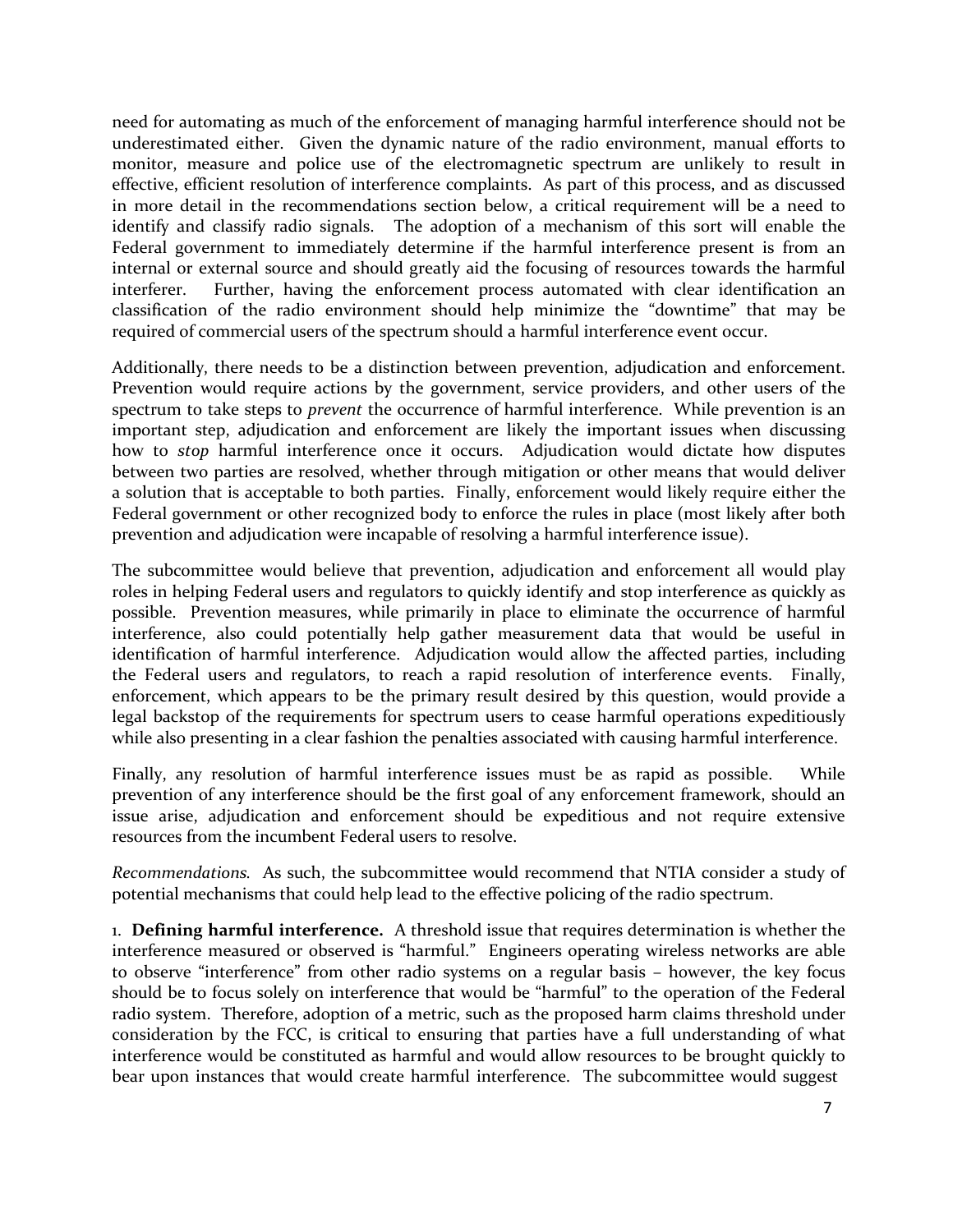that NTIA investigate the adoption of some measurable methodology to determine if interference can be deemed "harmful" which should be the key first step towards protecting the spectrum rights of Federal users.

2. **Unique identification and classification**. NTIA should consider, in cooperation with the FCC, adoption of a standard methodology that would help to identify and classify radio signals. Identification would be a single, unique identifier that would allow the monitoring party to readily determine what entity is transmitting. Classification would revolve around creating a mechanism to classify the type of user or use that is presenting the interference. As examples, an identifier might be something like a call sign (that is used to uniquely identify radio or TV stations) and the classifier would tell the monitoring party that the characteristics of the interfering signal are consistent with an FM broadcast modulation.

Development of a methodology to identify and classify radio signals could be used to focus efforts on the party causing the harmful interference and minimize the time and resources needed to resolve harmful interference events. Of note, consideration of the need for protection of classified information – it may be that only the Federal government or third parties with appropriate security clearances would be able to compile and administer this level of technical detail.

3. **Consideration of additional spectrum monitoring.** To prevent harmful interference, the NTIA should explore whether enhanced spectrum monitoring and occupancy measurements are achievable from a technical and economical basis. Currently, the FCC, individual Federal agencies, NTIA (ITS) and individual companies (and educational institutions) are all engaged in a variety of spectrum monitoring and measurement. However, these efforts are not well coordinated and, in many instances, are undertaken for very different reasons. Some monitoring and measurement is done in the hopes of preventing harmful interference, other efforts are focused on remediation, and some are focused on enforcing current rules and obligations. These disparate efforts should be studied and efforts should be made to see if there can be some collaboration among all the stakeholders, including increasing efforts to monitor and measure that may aid in the prevention and enforcement of harmful interference events.

Indeed, the parties involved in the interference issue could also be asked to remediate harmful interference prior to the need of involving the Federal agencies. If private efforts failed to alleviate harmful interference, only at that point could the government be required to be involved in interference disputes. However, such monitoring is likely to be expensive and would require assurances that Federal government, public safety and critical infrastructure users would not be faced with funding burdens that are unrealistic. As such, there will need to be a way to ensure that funding of monitoring does not adversely affect those that are unable to pay as much as commercial spectrum users.

Spectrum monitoring could be paid for by licensed service providers or through fees associated with unlicensed devices. Moreover, this spectrum monitoring could also be managed through the Spectrum Access System envisioned as part of additional spectrum sharing. Spectrum monitoring, on a real-time basis, could provide needed evidence of interference that could be required if prevention is unsuccessful and adjudication and enforcement is required.

4. **Deputizing of third parties to enforce spectrum interference**. NTIA should consider if there is a legal and economical ability to allow private third parties to play a role in prevention,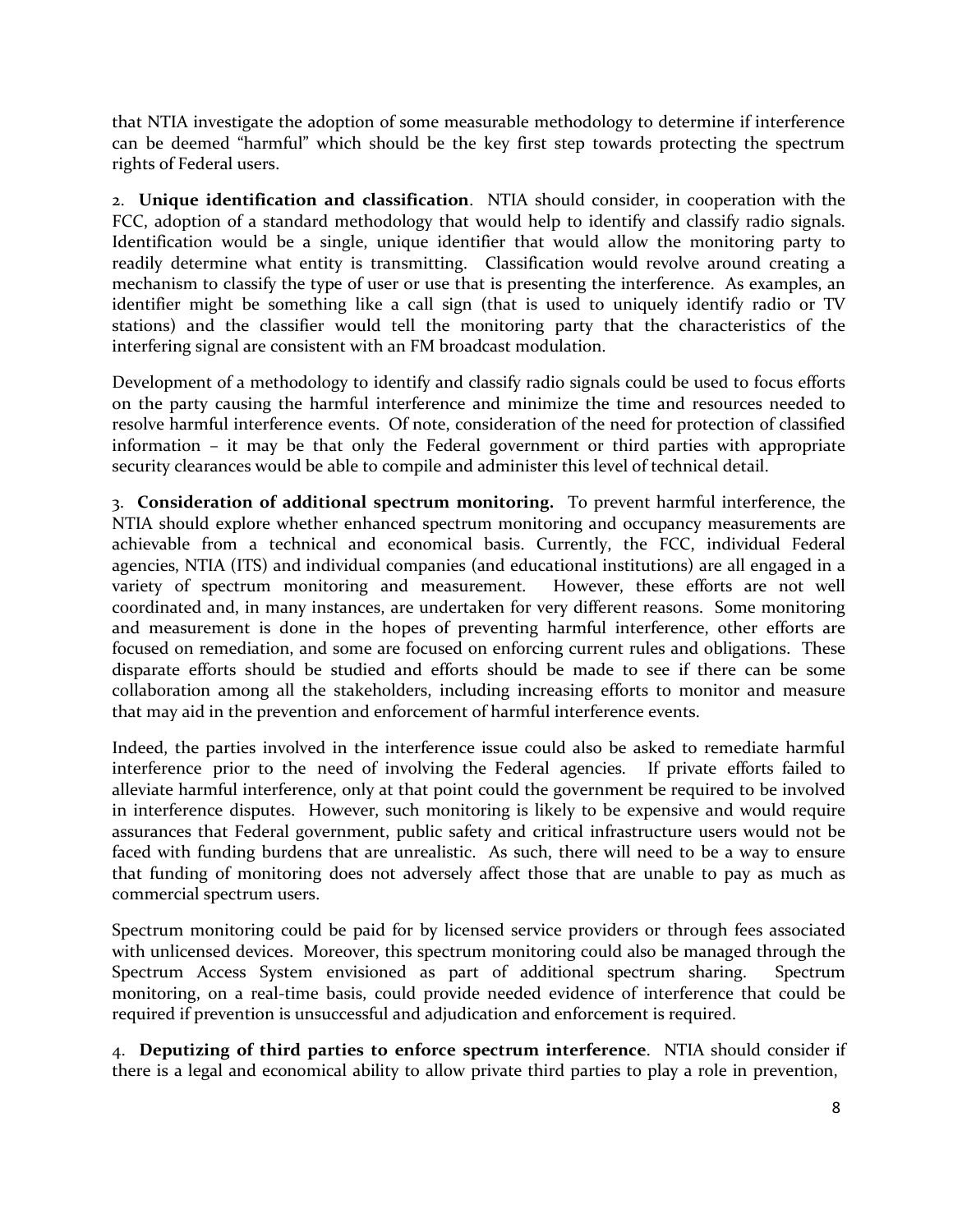adjudication and enforcement of harmful interference that may arise from use of shared spectrum. Similar to what the FCC has established in other instances (private frequency coordination, telecommunications certification bodies to speed the equipment certification process, etc.), consideration should be given to allowing third parties to police and enforce the requirements for all spectrum users. While the current FCC programs are primarily preventative in nature (with no real enforcement capabilities), consideration could be given to determining if the enforcement mechanisms could be placed upon third parties to speed the resolution of (at least initially) routine harmful interference issues.

Privatization could take the form of voluntary policing, where stakeholders resolve issues without taking the issues to the NTIA or FCC. Alternatively, NTIA (or FCC) could make spectrum enforcement by third parties mandatory to ensure that harmful interference is alleviated as quickly as possible. Finally, a combination of these two efforts could be put into place – with voluntary efforts as a first effort, followed by mandatory enforcement by qualified third parties, with the Federal government as the final arbiter should either of these two efforts fail to resolve interference issues promptly or effectively.

As is true for spectrum monitoring, funding of private spectrum enforcement will be problematic. Unlike frequency coordination or equipment certification where a party desiring to use the spectrum or to have equipment certified, there is not a logical nexus whereby parties would be required to fund a private third party for spectrum enforcement. Moreover, Federal government, public safety and critical infrastructure users may not have the funds to help support private spectrum enforcement.

5. **Improved equipment certification processes**. NTIA should consider gathering information on whether increasing the requirements associated with equipment certification for devices that would be approved by the FCC to use spectrum shared with the Federal government. With the exception of some software-defined radios, the equipment certification process focuses on determining if a model of equipment follows the technical specifications adopted by the Commission to protect against adjacent band interference (power limits, out of band emission limits, frequency stability, etc.).

Consideration could be given to expanding the role of equipment certification so that tested equipment could meet enhanced technical specifications designed to allow automated termination of harmful interference (as this would be defined under bullet 1 above). Equipment could be designed and tested to ensure that a device could be modified "over the air" to potentially be shut down in the case of harmful interference with Federal systems. NTIA and the FCC would be required to determine the technical parameters that would be desired for equipment that would help in spectrum enforcement. Moreover, these capabilities would be employed only if all others methodologies were exhausted – relied upon only as a last resort.

6. **Transparency and sharing of interference data.** Both private and public spectrum users have captured a great deal of data on interference events affecting their communications networks. Efforts could be encouraged to have this data shared among all users of the spectrum. For example, parties should be able to readily determine if a high powered radar system is likely to be operating in a particular geographic area – meaning that use by a low powered wireless system would be infeasible. Moreover, compilation of this data could provide meaningful information to all parties on the incompatibilities seen in the real-world between varied spectrum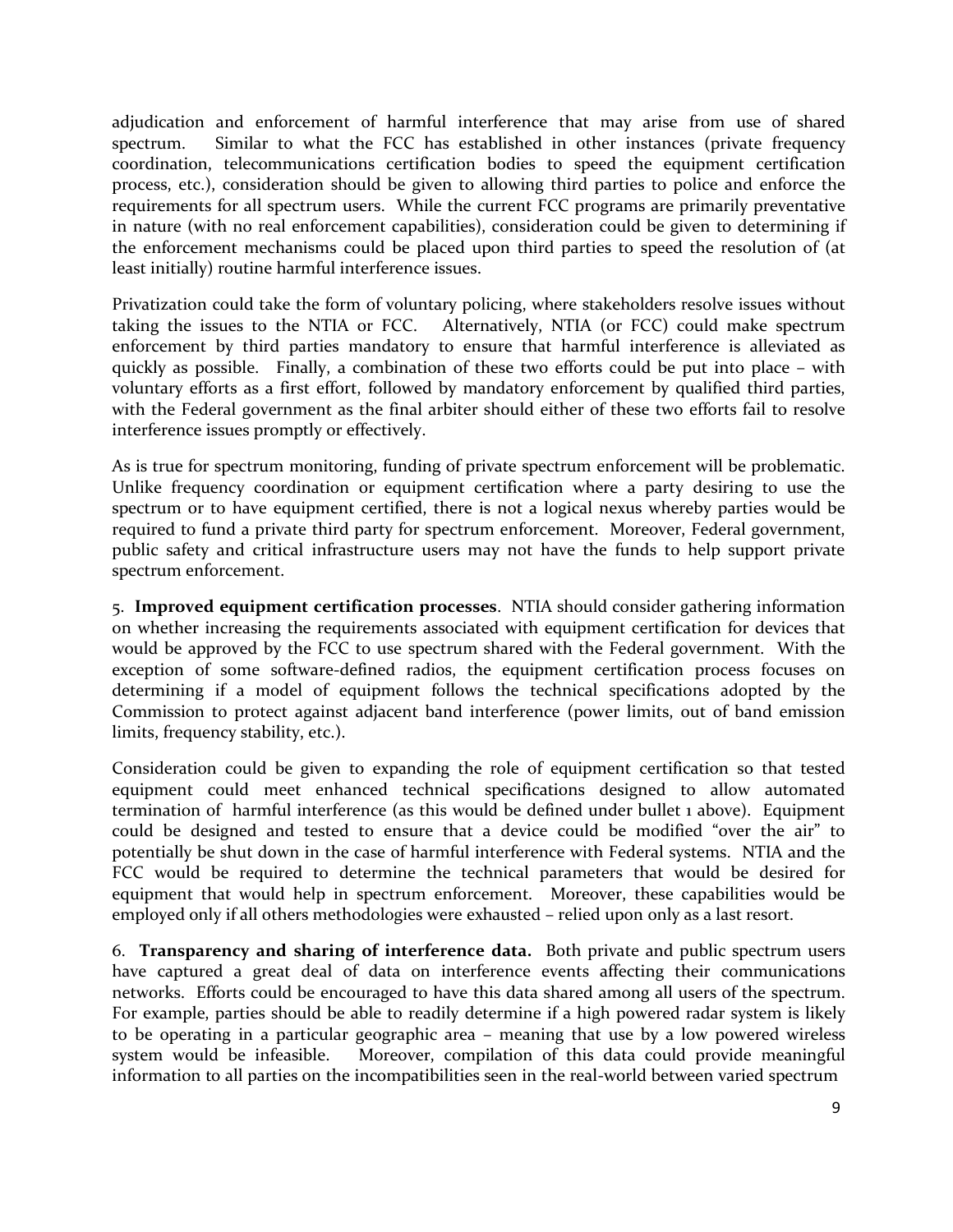users. This data would allow parties to avoid certain uses of the spectrum that have shown to be harmful to other existing users. It would also allow resources to be minimized as prior interference events (and their effective mitigation) would be well-known to all – eliminating the need to "reinvent the wheel" when others have already effectively alleviated an interference event in the past.

7. **Bad Actors and Industrial Users of the Spectrum.** While the above recommendations could provide a framework that will be useful in enforcing requirements on "good" spectrum users, there remains a great concern about bad actors and users of the spectrum that are not attempting to provide communications (industrial purposes such as lighting, microwave ovens, etc.). Consideration must be given to enhance monitoring as suggested in bullet 3 above, but there will remain a need to ensure that resources are available to manually police bad actors and industrial users that are unlikely to be easily identified or classified.

Dombrowski and Hatfield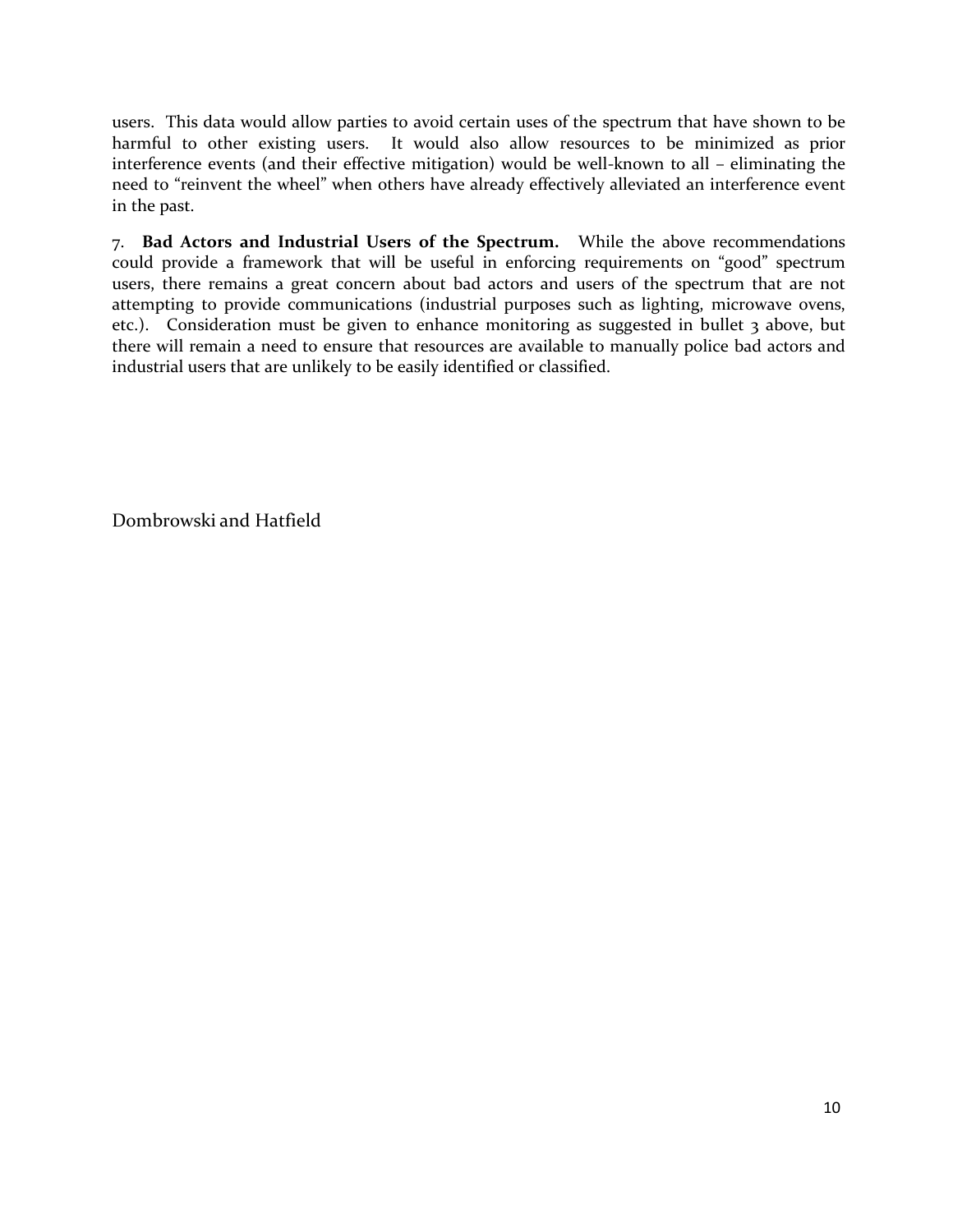How should NTIA and the FCC identify and rectify harmful interference resulting from an aggregate of operations from multiple co-channel or out-of-band emitters?

### **"Straw-man" Enforcement Proposal**

Prepared by: Enforcement Subcommittee Commerce Spectrum Management Advisory Committee 8/26/2014

### **Background**

At the July 10, 2014 meeting of the Commerce Spectrum Management Advisory Committee, the Enforcement Subcommittee was, among other things, tasked with answering the following question:

> How should NTIA and the FCC identify and rectify harmful interference resulting from an aggregate of operations from multiple co-channel or out-of-band emitters?

As a first step in answering the question, the Subcommittee decided to prepare a straw-man proposal, which was intended to generate discussion of its advantages and disadvantages with the goal of spurring the generation of new and better proposals.<sup>1</sup> The purpose of this document is to set forth the Subcommittee's initial attempt at developing the straw-man proposal.

### **Warnings and Assumptions**

- $\triangleright$  The draft straw-man proposal contained herein is just that  $-$  a straw-man proposal. Parts of the proposal may be eliminated entirely, modified significantly, or replaced in the Subcommittee's final answer to the question posed. For example, certain aspects of this proposal may prove untenable because of legal, technical, economic, and policy realities.
- This straw-man proposal represents, in part, an amalgamation of numerous advanced spectrum management and enforcement proposals that have been set forth in various shared spectrum proceedings and research literature. As such, the proposal is intended to be generic in nature and is not aimed at directly influencing the outcome of any on-going proceeding dealing with a specific band or situation.

<sup>1</sup> Adapted from WIKIPEDIA, *Straw man*, [http://en.wikipedia.org/wiki/Straw\\_man](http://en.wikipedia.org/wiki/Straw_man) (Last visited August 26, 2014)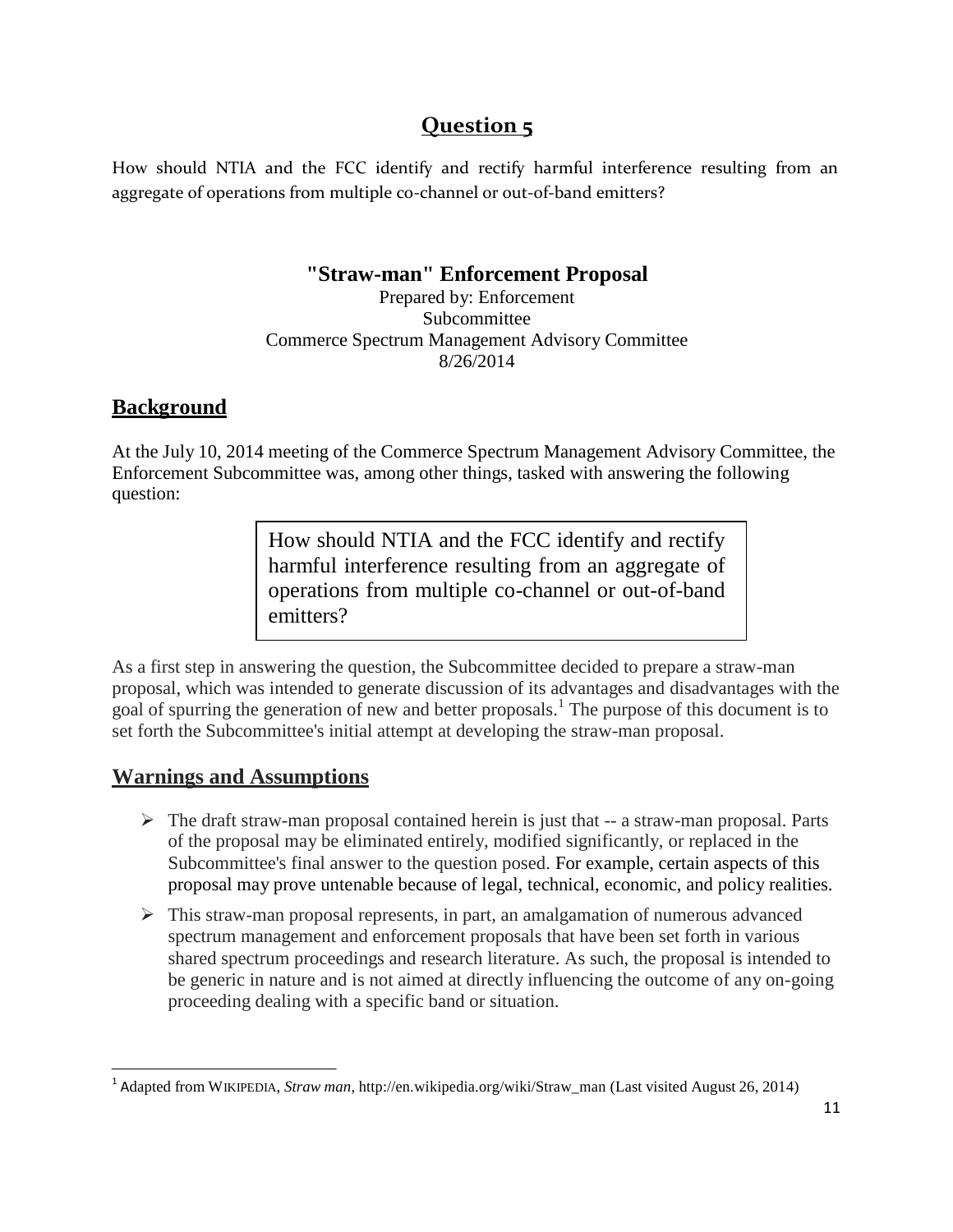$\triangleright$  This proposal makes includes a major set of assumptions including the existence of (i) a commercially operated, data-base driven Spectrum Access System ("SAS") in line with the capabilities described in the PCAST Spectrum Policy recommendation and the 3.5 GHz FNPRM, (ii) interference resolution and enforcement system and associated processes operated by the Federal Communications Commission ("FCC"), (iii) a realtime spectrum monitoring system operated by individual federal incumbents and intended to protect their associated exclusion/coordination zones from harmful interference, and (iv) a spectrum monitoring program operated by NTIA and designed primarily for spectrum management occupancy measurements and research purposes.<sup>2</sup> (See Figure 1 for a preliminary diagram illustrating these different systems.)

The proposal focuses on how the assumed collection of systems and processes described immediately above will interface and interact with one another to prevent or, when necessary, mitigate harmful interference to incumbent federal government communications and sensing systems. More specifically, note that the focus is on the protection of incumbent federal government systems from potential interference generated by commercial systems sharing a given band and *not* (i) on the protection of commercial systems from potential interference produced by federal government systems *nor* (ii) on the protection of incumbent commercial systems from potential interference generated by new commercial entrants. However, some of the techniques set forth in this proposal could be adopted in the latter two situations.

- $\triangleright$  Perhaps most critically, this straw-man proposal assumes the existence of Harm Claim Thresholds, Interference Limits, or Reception Limits<sup>3</sup> established through a multistakeholder or similar process. Reception Limits specify signal strength thresholds above which receiver operators may claim protection against harmful interference.<sup>4</sup> Note that Reception Limits are "ways to describe the environment in which a receiver must operate." <sup>5</sup> Reception Limits are *not* receiver performance standards. 6
- $\triangleright$  While the straw-man proposal described herein intends to address the situation where interference is produced from the aggregate operations of multiple co-channel and out-ofband RF emitters, the concepts set forth may also be useful to the Enforcement Subcommittee in answering other questions that were posed by NTIA at the July 10, 2014 meeting. $<sup>7</sup>$ </sup>

<sup>2</sup> The NTIA Spectrum Monitoring Program is currently in the pilot stage. *See* Michael Cotton, Presentation on *U.S. Federal Government Spectrum Monitoring*, *available at* <http://research.microsoft.com/en->

us/events/spectrum2014/default.aspx (Last visited August 26, 2014)

<sup>&</sup>lt;sup>3</sup> These terms are used interchangeably for the purposes of this proposal.

<sup>4</sup> FCC TECHNOLOGICAL ADVISORY COUNCIL, SPECTRUM/RECEIVER PERFORMANCE WORKING GROUP*, Interference Limits Policy and Harm Claim Thresholds: An Introduction* (March 5, 2014) (hereinafter SPECTRUM/RECEIVER PERFORMANCE WORKING GROUP), *available at* 

<http://transition.fcc.gov/oet/tac/tacdocs/reports/TACInterferenceLimitsIntrov1.0.pdf>

<sup>5</sup> *Id.*

<sup>6</sup> *Id.*

<sup>&</sup>lt;sup>7</sup> COMMERCE SPECTRUM MANAGEMENT ADVISORY COMMITTEE, NTIA, Transcript of July 10, 2014 Meeting, at 26, *available at* [http://www.ntia.doc.gov/files/ntia/publications/07102014\\_csmac\\_transcript.pdf](http://www.ntia.doc.gov/files/ntia/publications/07102014_csmac_transcript.pdf)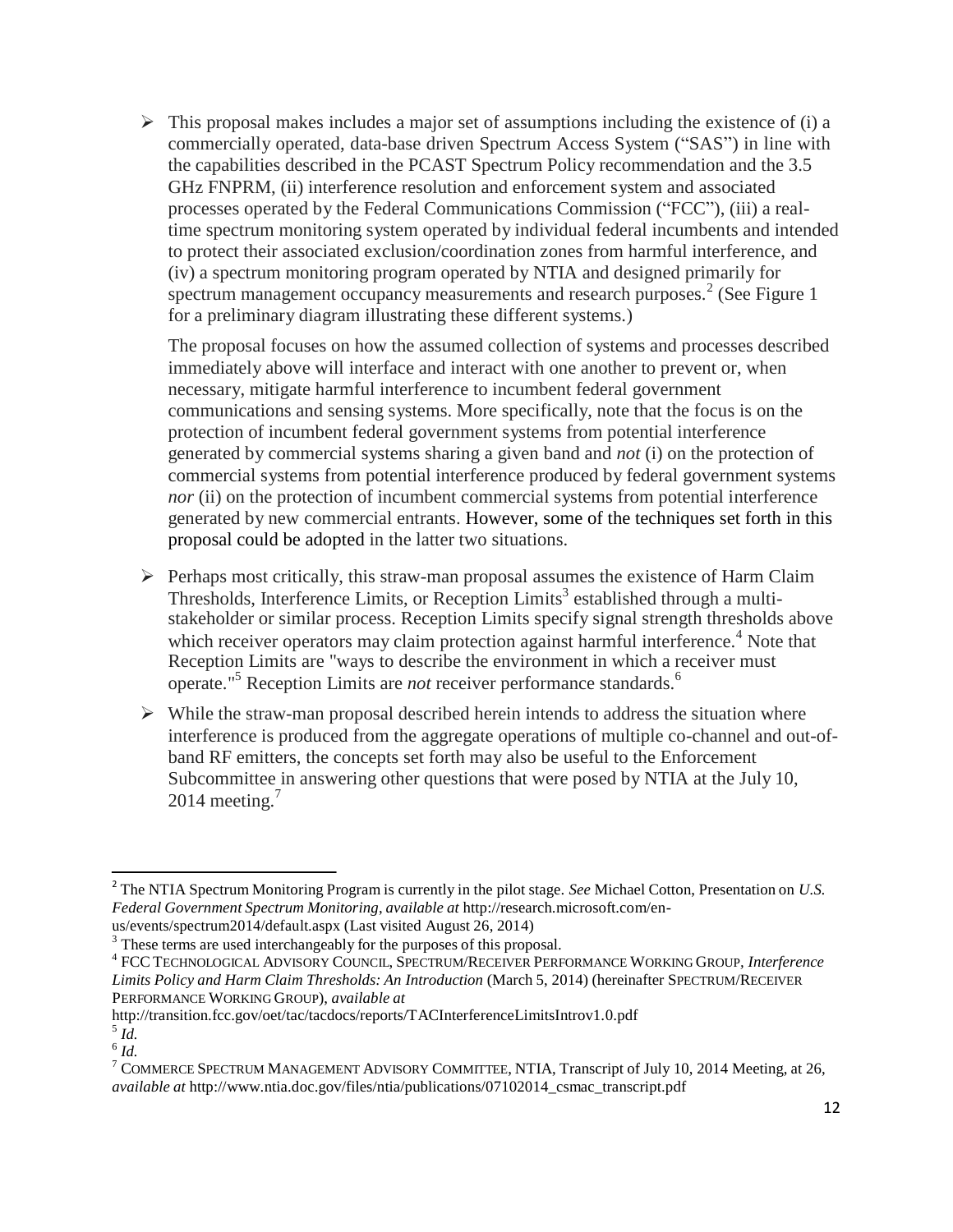$\triangleright$  Finally, this straw-man proposal is not intended to address the situation where the interference being experienced is producing an immediate threat to the safety of life and property. Rather, it is assumed that any such immediate threat would be handled as a nonroutine matter through the cooperative efforts of the NTIA, the FCC, and, as needed, the commercial operator of the associated SAS system. Further, it is assumed that the processes and procedures necessary to respond to such immediate threats will be developed by the Subcommittee in responding to the question: "How can service providers, federal users, and regulators identify and stop harmful interference as quickly as possible?"

### **Strawman Enforcement Proposal for Dealing with Aggregate Interference**

In setting forth this straw-man proposal, the Subcommittee considered two cases of aggregate interference. In the first case, the individual signals from multiple co-channel or out-of-band emitters that make up the aggregate interference received at a location within the exclusion/coordination zone are strong enough to be detected, located, and identified/classified. In the second case, interference within the exclusion/coordination zone is being produced by aggregated but individually unidentifiable emissions from potentially hundreds, if not thousands, of intentional and unintentional radiating devices.

Aggregated, individually unidentifiable interference of this type tends to be noise-like in character and raises the effective noise floor at the receiver. Because of the differing implications of these two cases, this proposal addresses each separately.

#### *Individually Identifiable Signal Case*

In the first case, the real-time, terrestrial spectrum monitoring system operated by or on behalf of the federal incumbents to protect their exclusion/coordination zone would be constantly scanning for active and identifiable interfering signals. If such signals were detected, the system would use its associated direction finding capabilities to locate the interfering signals. The system would also identify each of the signals and measure their respective signal strength. This process would occur at locations and under conditions set by a multi-stakeholder process previously mentioned. The signals would be identified by transmissions made in the clear (i.e., not encrypted) at the start of any communications and at regular intervals thereafter. The individual interfering signals would also be classified based upon *a priori* information on the type of emissions expected in the band (based upon standard emission designators). 8 In carrying out this function, the real-time monitoring system, consisting of fixed, mobile, transportable, and portable equipment, could gain assistance from the commercially operated SAS system. The SAS system would provide information on the individual emitters under its control. This information would function much like the traditional logging/record keeping requirements described in the TAC's *Interference Resolution and Enforcement White Paper*. 9 The SAS could request assistance from the FCC to initiate routine inference resolution and enforcement procedures, if the interference in total or in

<sup>&</sup>lt;sup>8</sup> Classification in this case refers to determining the type of signal being transmitted and its associated technical parameters.

SPECTRUM/RECEIVER PERFORMANCE WORKING GROUP, *supra* note 4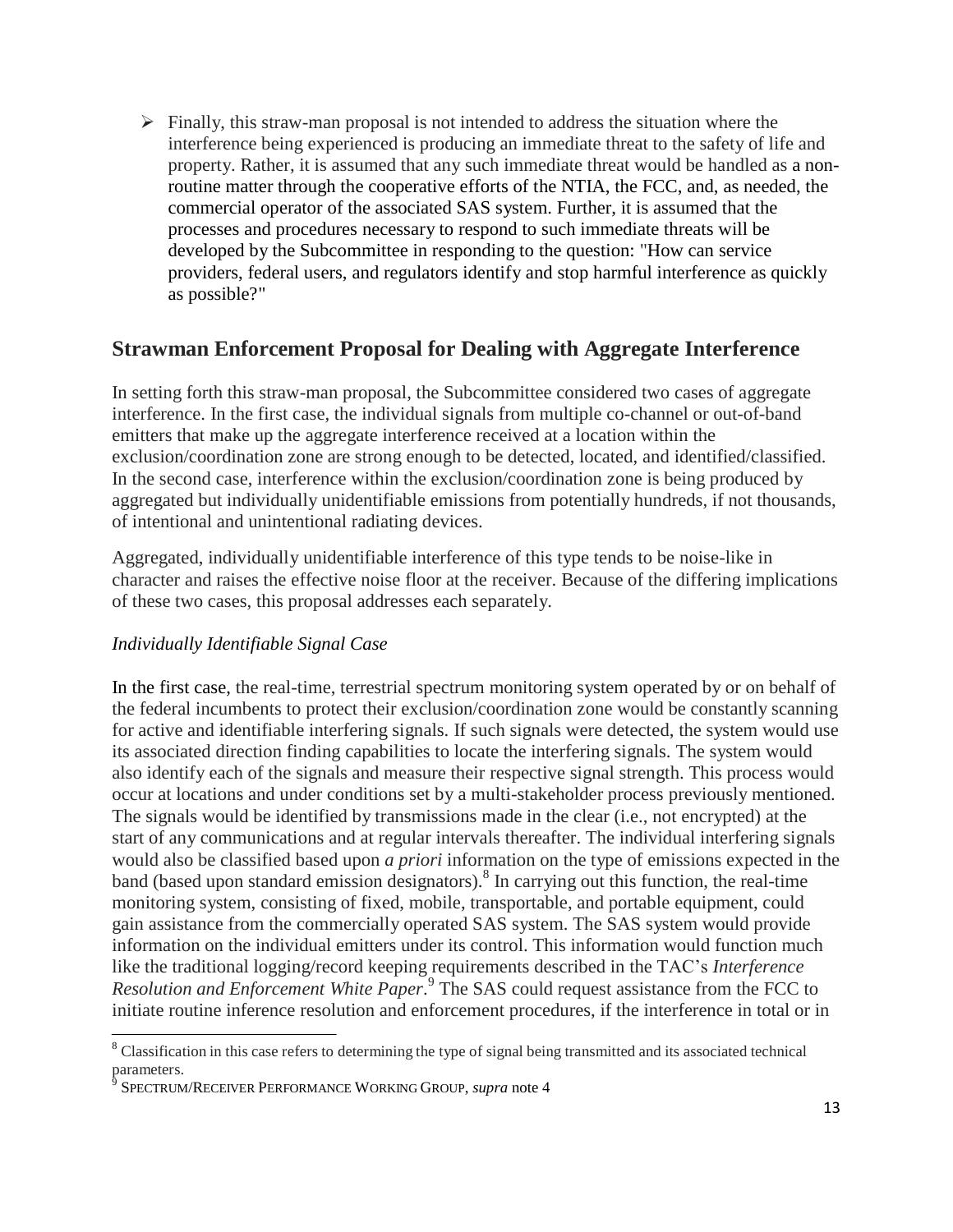part is being produced by systems that are not identifiable by or under the control of the SAS system.

On the one hand, if the measurements made by the monitoring system indicate that aggregate interference is approaching the harm claim threshold, it would notify the SAS operator to allow it to take voluntary, precautionary steps to avoid exceeding the limit and causing harmful interference. It could do so simply by reducing the number of channel assignments being issued. In a more sophisticated system, it could do so by ordering reductions in transmitter power or changes in antenna patterns used by the co-channel or out-of-band sources of interference.

On the other hand, if the measurements indicate that aggregate interference has exceeded the limit and by definition caused harmful interference, the federal government (i.e., the FCC and NTIA) would order the SAS operator to mitigate the interference. It could mitigate either by taking defective devices out of service or, if the devices are operating properly, by utilizing the techniques discussed in the previous paragraph.

#### *Individually Unidentifiable Signal Case*

As previously noted, in this case the aggregated interference would be noise-like in character and would effectively increase the radio noise floor experienced by the receivers within the exclusion/coordination zone. Noise of this type typically does not change rapidly in time, is spread over a wide geographic area and tends to be highest in urban and other areas with high population density. Because of these noise characteristics, the routine radio noise measurements being made by the terrestrial spectrum monitoring system operated by or for the federal incumbents should be augmented by systematic, wide-area, airborne measurements made several times per year in regions determined to be at the highest risk from an increasing radio noise floor<sup>10</sup> or appropriately configured fixed spectrum observatory systems that continuously monitor the spectrum power levels. These airborne measurements would be particularly helpful in assisting the incumbents in choosing locations or routes for their mobile ground-based measurements. Both approaches operating together or separately would provide vital information on the long-term trends in the radio noise environment. If the combined terrestrial and airborne measurements reveal, for example, that creeping urbanization is increasing the noise level within the exclusion/coordination zone, it could be compensated for by (i) changes in the interference permitted from identifiable sources, (ii) providing, if feasible, an additional geographic buffer zone around the exclusion/coordination zone, or (iii) taking stronger *ex ante*  steps to reduce the aggregate noise-like interference being produced by intentional, unintentional, and incidental radiators<sup>11</sup>.

 $10$  Some airborne measurements would be made in quiet areas to determine typical levels of RF noise in rural versus urban areas.

 $11$  Because of the volume of data involved in making wideband I/Q measurements, it has been suggested that, just as Flight Data Recorders ("black boxes") are used in aircraft accident investigations, I/Q data from mobile/portable devices could be retained only during interference incidents and then analyzed later when greater computer processing power and software based analytical capabilities are available. *See* FCC TECHNOLOGICAL ADVISORY COUNCIL, *Introduction to Interference Resolution, Enforcement and Radio Noise - A White Paper* (June 10, 2014),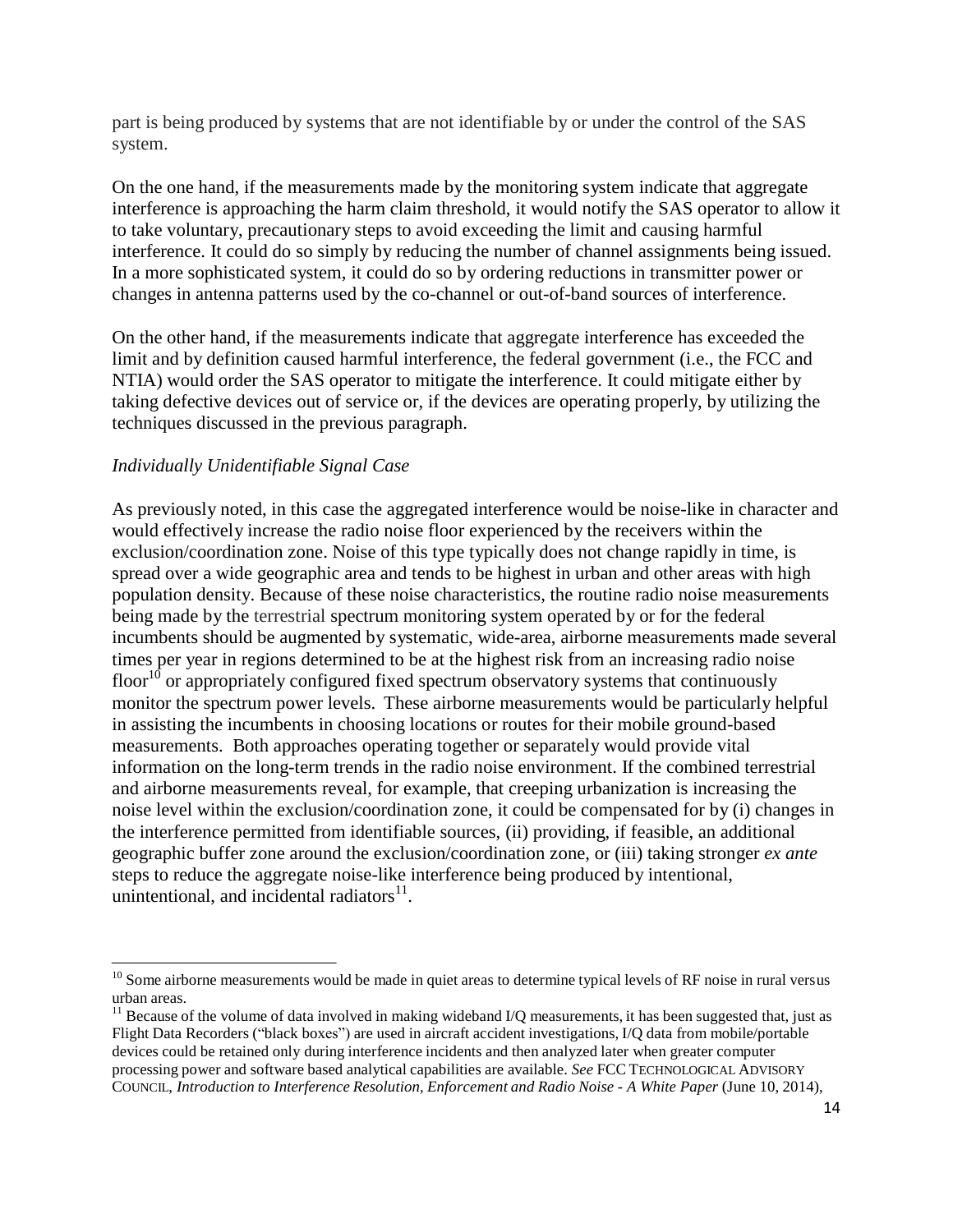p. 18, *available at* <http://transition.fcc.gov/bureaus/oet/tac/tacdocs/meeting61014/InterferenceResolution->Enforcement-Radio-Noise-White-Paper.pdf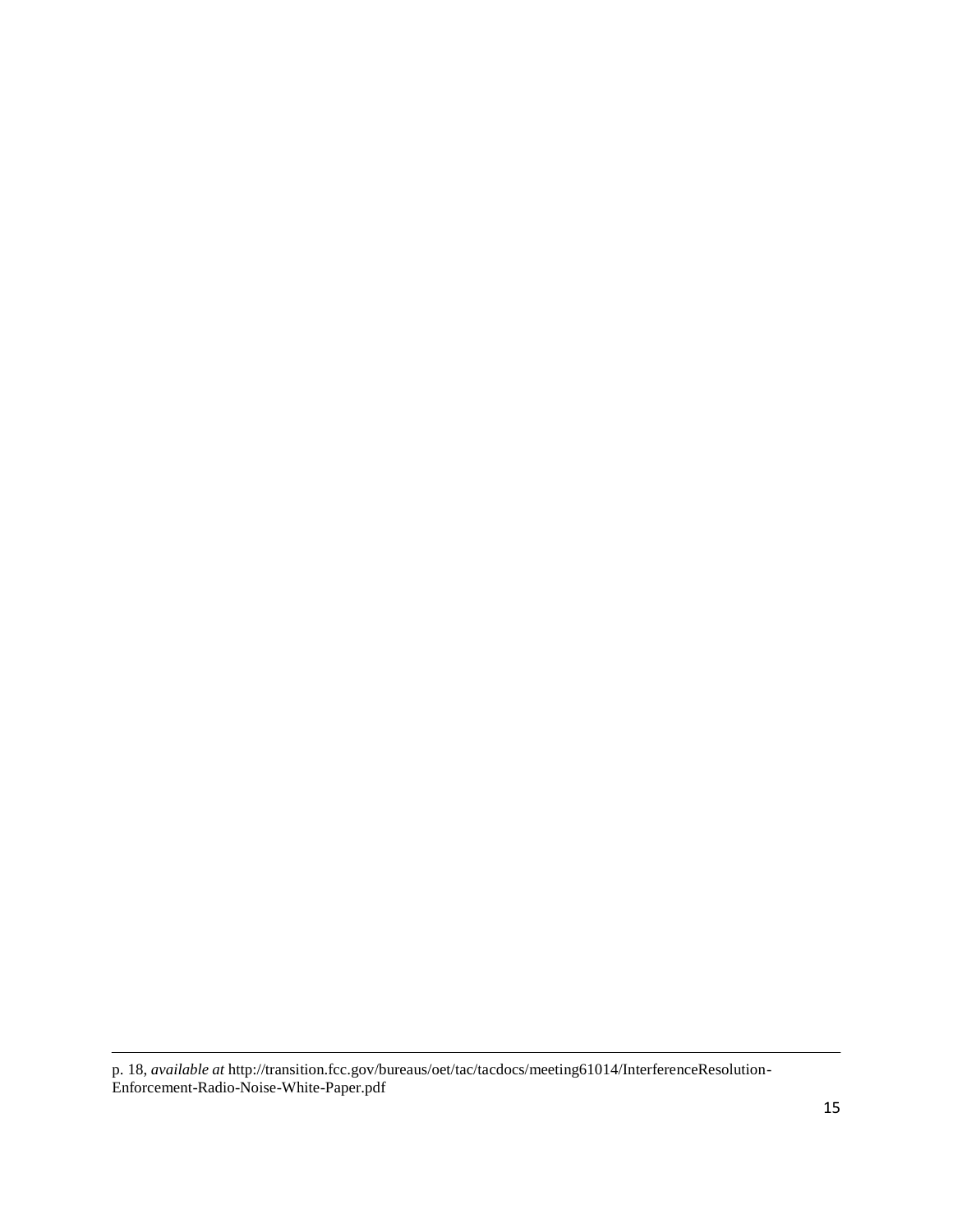

Figure 1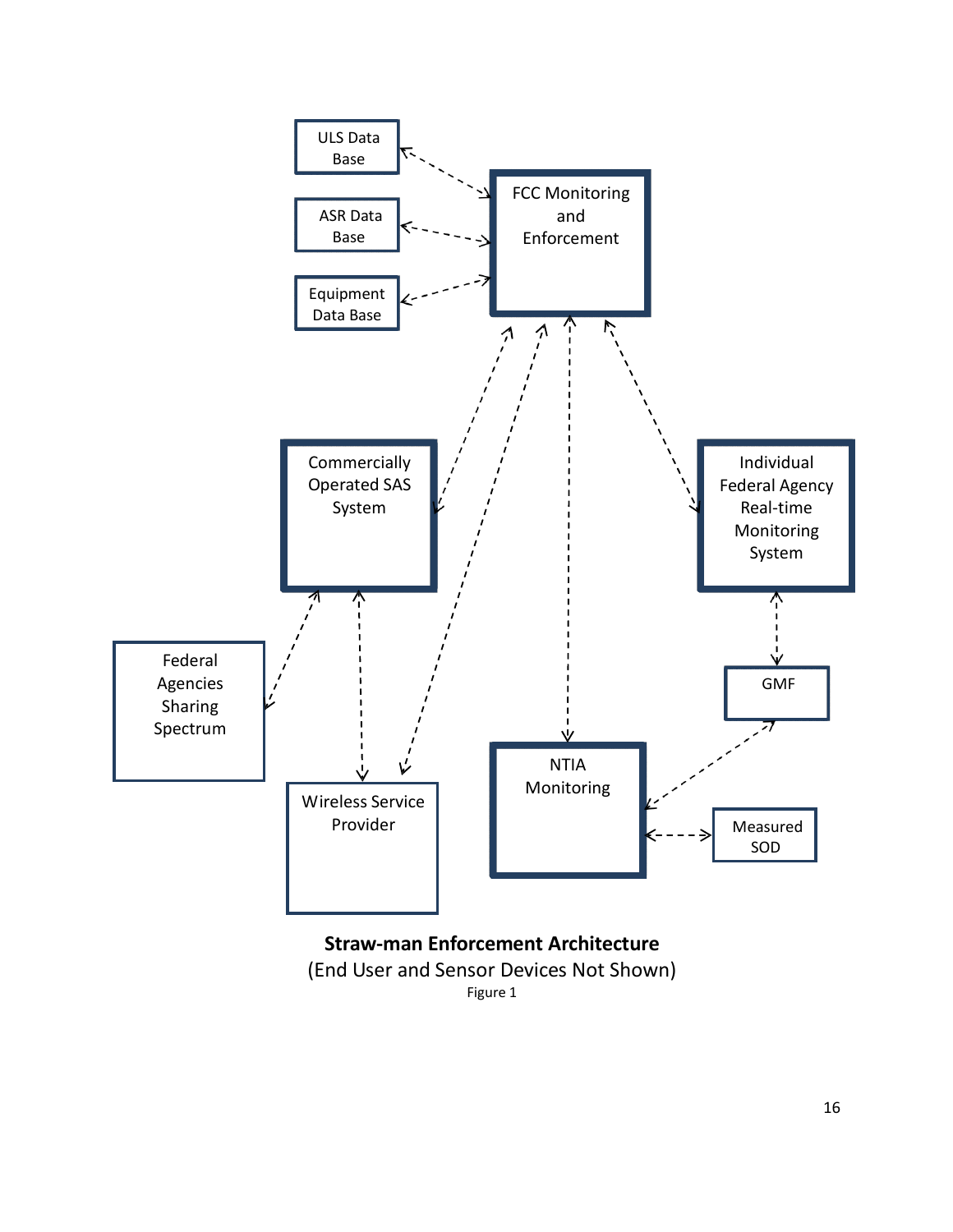# **Additional Commentary**

#### *Wideband I/Q Measurements*

As in other areas of radio communications, interference resolution and enforcement must rely on accurate and reliable measurements of the technical characteristics of signals. Because of the reliance on data analysis, the proposal is not meant to address the situation where the interference being experienced is producing an immediate threat to the safety of life and property. Rather, this proposal is designed to address longer-term interference resolution and enforcement challenges where there is time for intense, data-driven analyses of measured and recorded signals. Such after-the-fact analysis is enhanced by obtaining and recording as much information as possible during the original measurements. This can be done by measuring and recording In-phase and Quadrature ("I/Q") information in a large swath of spectrum in the band or bands of interest. The principal disadvantage of recording I/Q information is that it produces very large amounts of data relative to recording even fine-grained signal intensity information. The other disadvantage is the potential privacy issues associated with storing large amounts of information that includes the data being transferred that could later be mined for content. The principal advantage of recording I/Q information is that it greatly enhances the ability, after-the-fact, to detect, identify/classify, and locate interfering signals. As more monitoring systems are rolled out to support increased spectrum sharing, the Subcommittee recommends the collection and retention of the wideband I/Q information when it is economically feasible to do so.<sup>12</sup>

### *Other Potential Sources of Interference Data Including Crowdsourcing*

The straw-man enforcement proposal envisions that most of the data required for interference resolution and enforcement would come from the real-time spectrum monitoring system operated by individual federal incumbents. This data would be augmented by some information coming from the FCC and, potentially in the longer term, from the spectrum monitoring system currently being deployed by NTIA on a pilot basis. Data could come from service providers because they often make interference measurements for their own purposes. While in principal these measurements could be used for enforcement purposes, this use is often constrained by proprietary concerns. Additionally, the FCC has established provisions for both service providers and individual end users to file interference complaints with supporting information.

Due to the growth of "intelligent" end user devices with much greater digital processing power, memory capacity and online connectivity, crowdsourcing of interference measurements is entirely plausible. Existing consumer devices, or a selected number of specially enhanced devices owned by consumers, could be used on a voluntary basis to assist in detecting, identifying, and locating malfunctioning devices or devices being used for the deliberate jamming or spoofing of critical systems. The use of "big data" and crowdsourcing techniques in interference resolution and enforcement is discussed in a recent TAC report entitled *Introduction*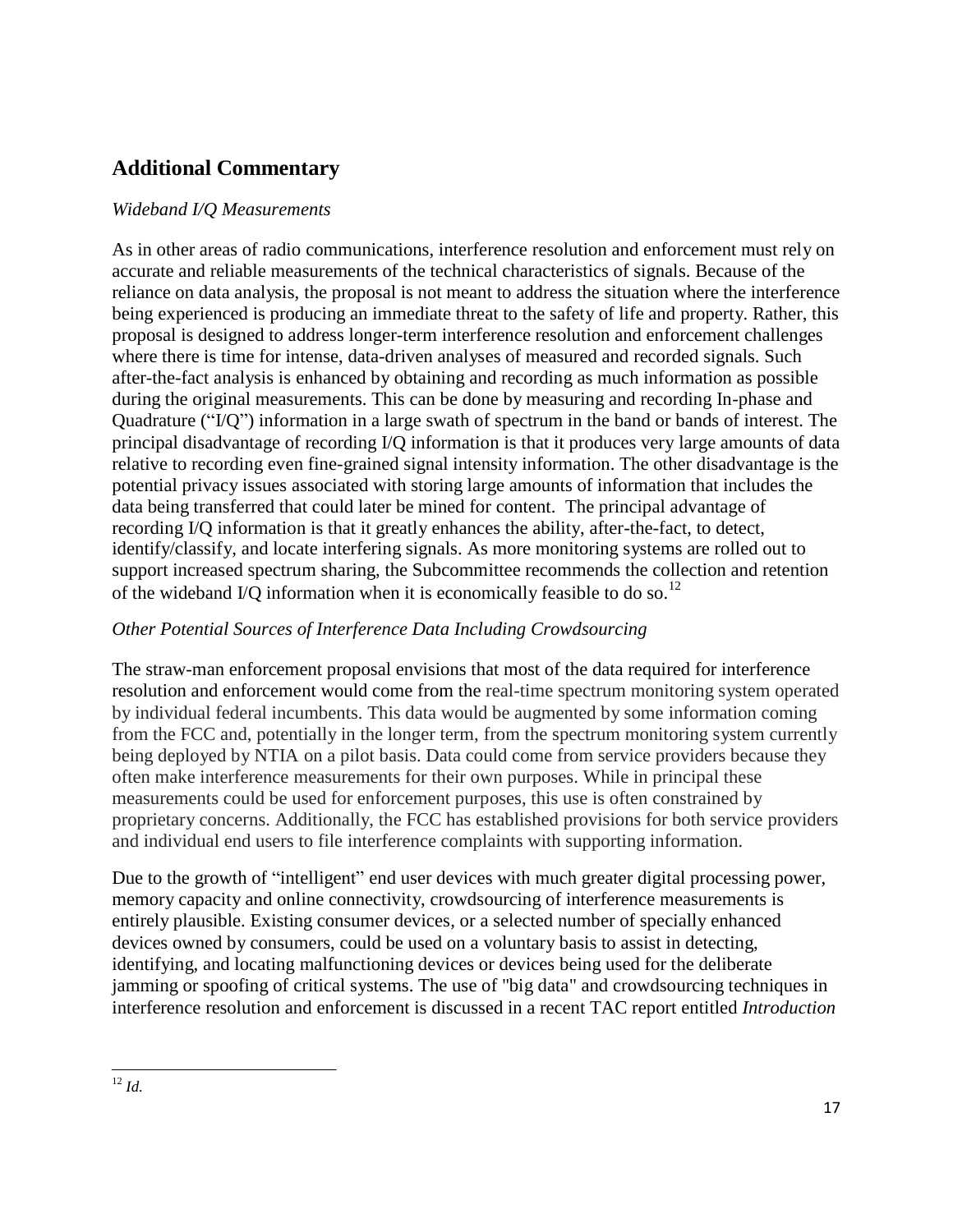*to Interference Resolution, Enforcement and Radio Noise*. 13 It is also the subject of RadioMap, a significant research effort currently underway at DARPA. A major advantage in using end user devices to report interference incidents or to make interference measurements is that it places monitoring devices close to low power base stations (e.g., pico-cells in a commercial cellular system) whose signals would otherwise be difficult to detect.

#### *Role of the FCC Operated Interference Resolution and Enforcement System*

Today, the FCC operates its traditional interference resolution and enforcement system primarily through its Enforcement Bureau. Due to resource constraints, it is the Subcommittee's understanding that the Enforcement Bureau focuses most of its attention on interference incidents that are an immediate threat to the safety of life and property. The Subcommittee is scheduled to meet with the Chief of the Enforcement Bureau in the near future. The meeting will provide an opportunity for members of the Subcommittee to further ascertain the capabilities of the agency to provide support for the longer-term interference resolution and enforcement challenges of this straw-man enforcement proposal.

If an interference source is an emitter that is under the jurisdiction of the FCC, it is the Subcommittee's understanding that that the FCC will have the ultimate responsibility for taking enforcement actions such as issuing a Notice of Apparent Liability or Notice of Violation.<sup>14</sup> This means if the real-time spectrum monitoring system operated by individual federal incumbents detect and identify an interfering signal from a commercial system or device, the enforcement action would be assigned to the FCC.

#### *Legal and Policy Issues*

Operation of the straw-man enforcement proposal described in this document would raise certain legal and policy issues that have not been previously addressed. The March 28, 2014 report of CSMAC's Enforcement Working Group raised a number of questions about the legal implications in instances where spectrum is shared between federal and non-federal entities.<sup>15</sup> Examples of these questions include: What due process rights would a commercial entity have when faced with a demand by a federal government agency to shut down a system or individual devices because of interference? What if the FCC and NTIA do not agree on the issuance of the demand or whether mitigation steps taken by the commercial operator are adequate? As the straw-man evolves into a more definitive proposal these types of legal questions must be resolved.

<sup>13</sup> *See* NTIA COMMERCE SPECTRUM MANAGEMENT ADVISORY COMMITTEE, *Report of the Enforcement Working Group* (March 28, 2014), *available at* 

[http://www.ntia.doc.gov/files/ntia/publications/csmac\\_enforcement\\_wg\\_report\\_032814.pdf](http://www.ntia.doc.gov/files/ntia/publications/csmac_enforcement_wg_report_032814.pdf) <sup>14</sup> Sometimes the U.S. Department of Justice and U.S. Marshals Service within that Executive Branch agency aid the FCC in carrying about enforcement actions.

<sup>15</sup> COMMERCE SPECTRUM MANAGEMENT ADVISORY COMMITTEE, NTIA, *Enforcement Working Group Report* (Mar. 28, 2014), *available at* [http://www.ntia.doc.gov/files/ntia/publications/csmac\\_enforcement\\_wg\\_report\\_032814.pdf](http://www.ntia.doc.gov/files/ntia/publications/csmac_enforcement_wg_report_032814.pdf)